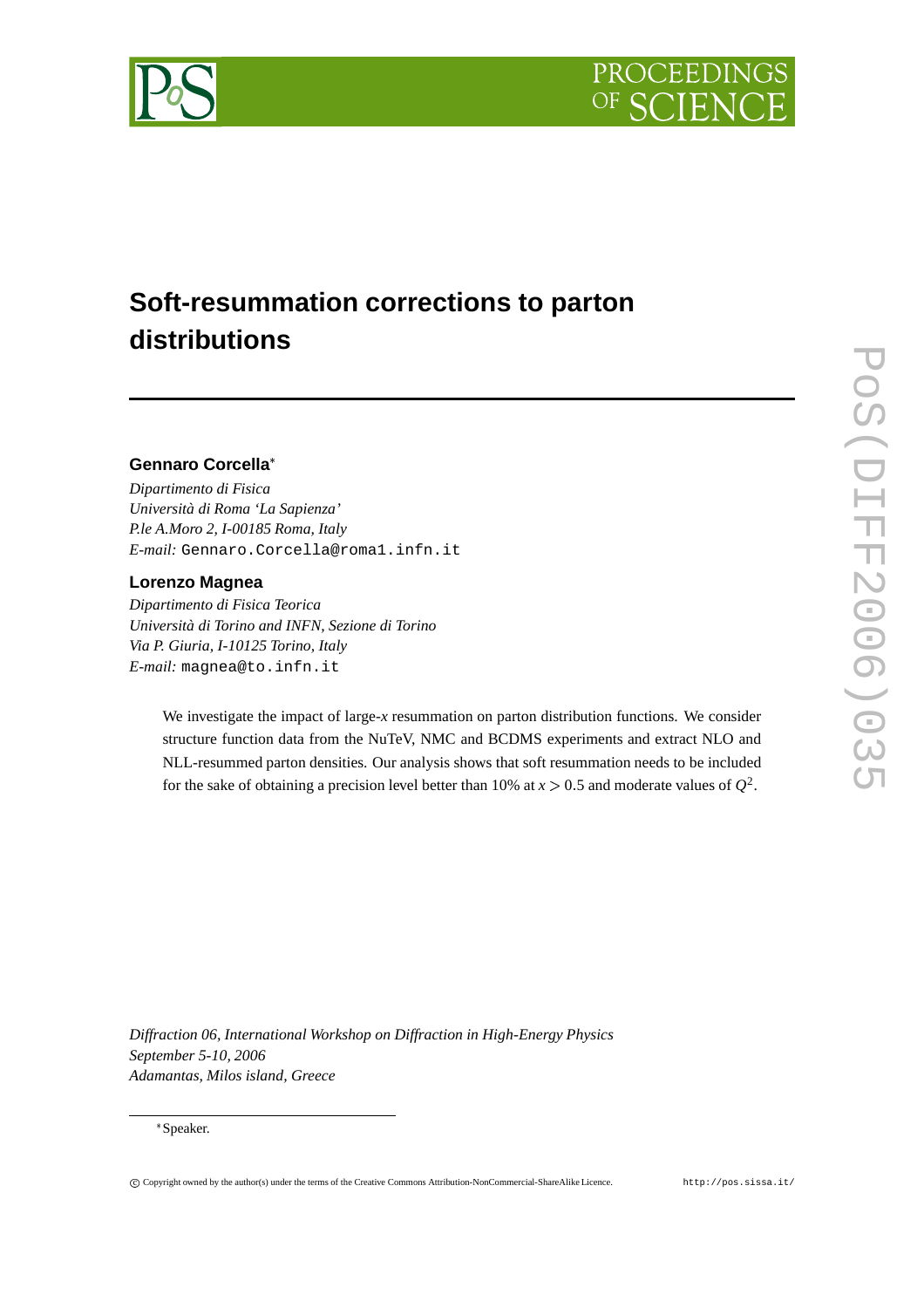An accurate knowledge of parton distribution functions (PDF's) will be essential in order to achieve the current precision goals at present and future hadron colliders, and in particular at the LHC (see, e.g., Refs. [1, 2]). In this paper we shall present a simple analysis using Deep Inelastic Scattering (DIS) structure function data to extract next-to-leading order (NLO) and large-*x* resummed parton distribution functions.

Structure functions  $F_i(x, Q^2)$  are given by the convolution of partonic coefficient functions and PDF's. Up to now, PDF analyses have been performed at fixed order in perturbative QCD: using, e.g., NLO coefficient functions one extracts NLO PDF's. The coefficient functions, however, sponds to soft- or collinear-gluon radiation. These contributions need to be resummed to all orders to improve the validity of the perturbative prediction. Large-*x* resummation for the DIS coefficient function was performed in [3, 4] in the massless approximation, and in [5, 6] with the inclusion of quark-mass effects, which are relevant when the scale of the process is comparable with the heavy-quark mass.

present terms that are enhanced for large values of the Bjorken variable *x*: the limit *x* + 1 corresponds to soft- or collinear-gluon radiation. These contributions need to be resummed to all orders<br>for improve the vali Soft resummation is typically performed in Mellin moment space, where large-*x* terms correspond, at  $\mathscr{O}(\alpha_s)$ , to single  $(\alpha_s \ln N)$  and double  $(\alpha_s \ln^2 N)$  logarithms of the variable *N*. Such logarithms exponentiate in a Sudakov-like form factor: in the next-to-leading logarithmic (NLL) approximation, which we shall adopt hereafter, terms  $\mathscr{O}(\alpha_s^n \ln^{n+1} N)$  (LL) and  $\mathscr{O}(\alpha_s^n \ln^n N)$  (NLL) are included in the Sudakov exponent. Using large-*x* resummed coefficient functions, we can extract resummed PDF's from DIS structure function data. Large-*x* data are typically provided by fixed-target experiments: we shall analyse charged-current (CC) data from neutrino-iron scattering, collected by the NuTeV experiment [7], and neutral-current (NC) data from the NMC [8] and BCDMS [9, 10] collaborations.

In particular, we shall use NuTeV data on  $F_2(x)$  and  $xF_3(x)$  at  $Q^2 = 31.62 \text{ GeV}^2$  and 12.59 GeV<sup>2</sup>: in fact, as discussed in [6],  $Q^2$  should not be too large for the resummation to have an impact. Fitting the data using NLO and NLL-resummed CC coefficient functions, we shall be able to extract NLO and NLL-resummed quark distributions. Since  $F_2$  contains a gluon-initiated contribution  $F_2^g$  $\frac{g}{2}$ , which is not soft-enhanced and is very small at large *x*, we take  $F_2^g$  $\frac{1}{2}$  from a global fit, e.g. the NLO set CTEQ6M [11], and fit only the quark-initiated  $F_2^q$  $2<sup>q</sup>$ . We choose a simple parametrization of the form  $F_2^q(x) = F_2(x) - F_2^g(x) = Ax^{-\alpha}(1-x)^{\beta}(1+bx); xF_3(x) = Cx^{-\beta}(1-x)^{\sigma}(1+bx)$ . The best-fit parameters and the  $\chi^2$  per degree of freedom from the fit were presented in [12]. In Figs. 1 and 2, we just show the NuTeV data on  $F_2(x)$  and  $xF_3(x)$  at  $Q^2 = 12.59 \text{ GeV}^2$  and 31.62  $\text{GeV}^2$ , along with our best-fit curves.

For the sake of extracting individual quark distributions, it is mandatory to use more data. We consider the NC structure functions measured by the NMC and BCDMS collaboration, and make use of the parametrization of the nonsinglet structure function  $F_2^{\text{ns}} = F_2^p - F_2^p$  determined by the NNPDF collaboration [13]. Such a parametrization is obtained after training neural networks with Monte Carlo copies of the data, and includes all information concerning errors and correlations. The resulting structure functions are therefore an unbiased representation of the data. Fig. 3 shows  $F_2^{\text{ns}}(x, Q^2)$ , computed with the neural network parametrization at our chosen values of  $Q^2$ , for  $x = n/40$ ,  $n = 1, \ldots, 39$ . The central values are averages of the results yielded by one thousand neural networks, while the error bars are the corresponding standard deviations. We learn from Fig. 3 that the the errors are quite large, which is due to the fact that  $F_2^{\text{ns}}(x, Q^2)$  is the difference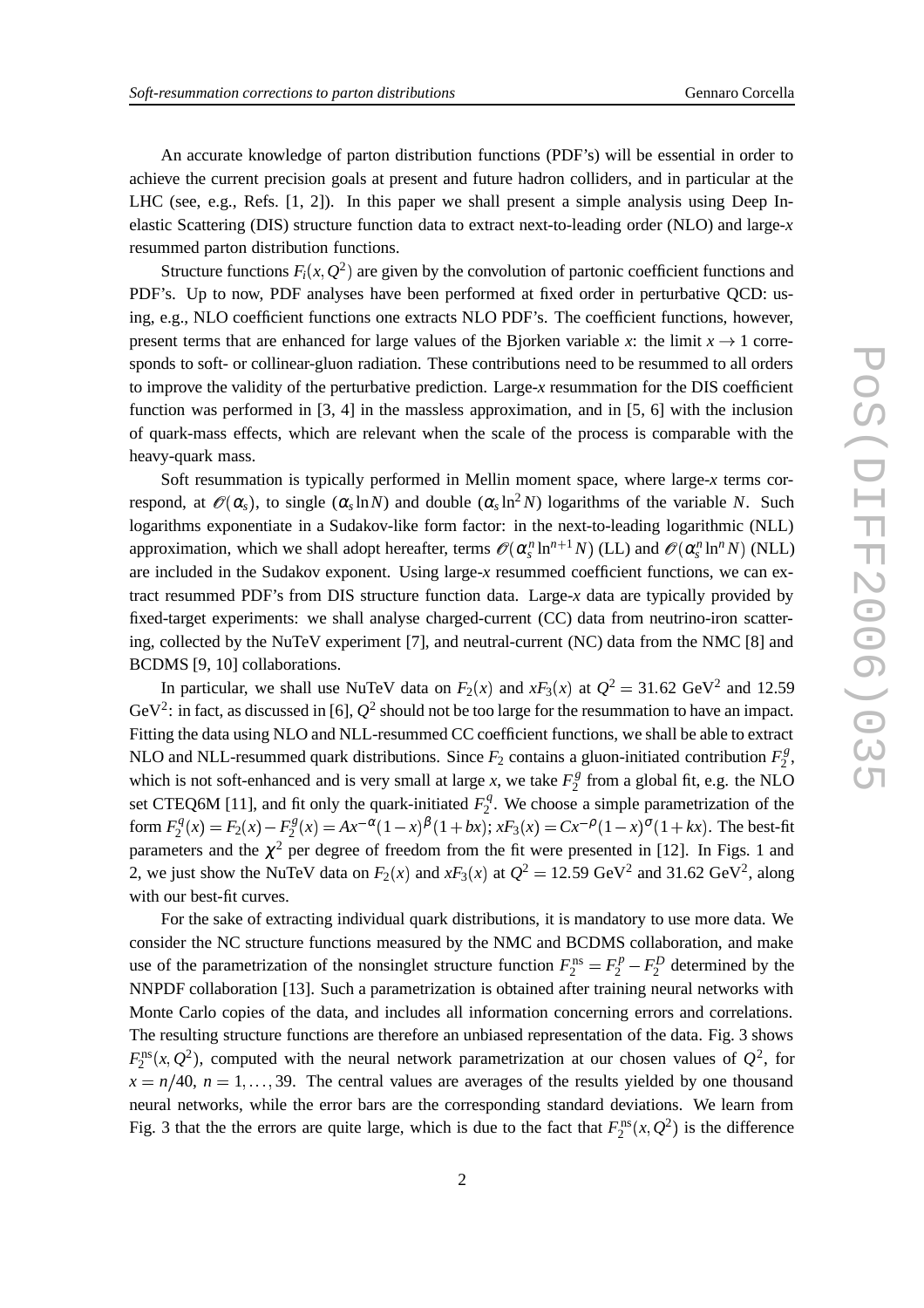

**Figure 1:** NuTeV data and results yielded by our best fit for the structure function  $F_2^q$  $Q^2 = 12.59 \text{ GeV}^2$ (a) and  $31.62 \text{ GeV}^2$  (b).



**Figure 2:** As in Fig. 1, but for the structure function  $xF_3$ .



**Figure 3:** A sampling of the neural parametrization of NMC and BCDMS data for  $F_2^{\text{ns}}(x, Q^2)$  at  $Q^2 =$ 12.59 GeV<sup>2</sup> (a) and at  $Q^2 = 31.62$  GeV<sup>2</sup> (b), from the NNPDF Collaboration [13].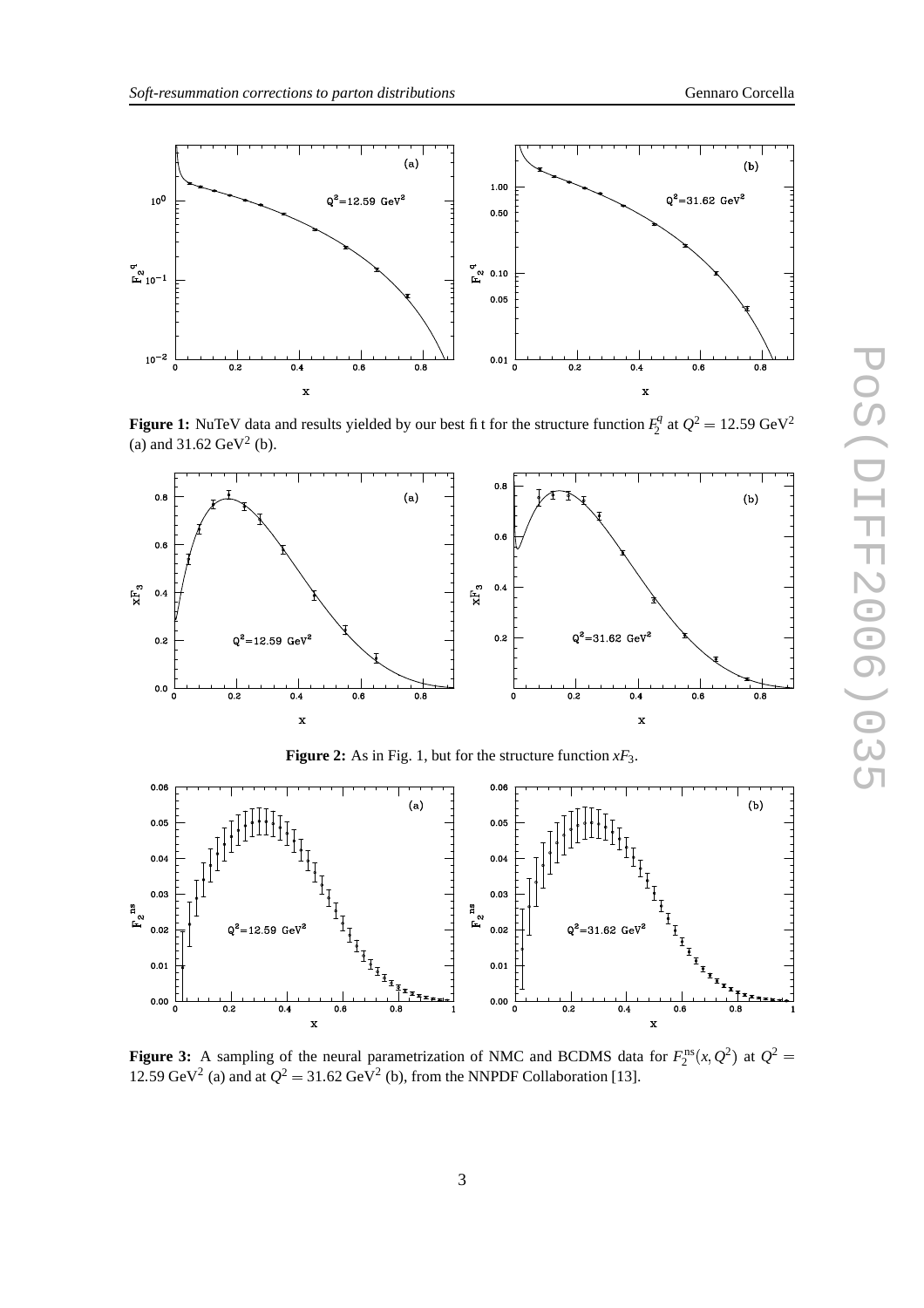between proton and deuteron structure functions, resulting in a loss of precision.

Writing  $F_2$ ,  $xF_3$  and  $F_2^{\text{ns}}$  in terms of their parton content, we can extract NLO and NLLresummed quark densities, according to whether we use in the fit NLO or NLL coefficient functions. To simplify our analysis, we assume that the sea is isospin-symmetric, i.e.  $s = \bar{s}$  and  $\bar{u} = \bar{d}$ , we neglect the charm-quark density, and impose a proportionality relation  $\bar{s} = \kappa \bar{u}$ . We can thus obtain a system of three equations which can be solved in terms of  $u$ ,  $d$  and  $s$ , as done in [12]. We begin by working in *N*-space, where the resummation has a simpler form and parton distributions are just the ratio of the appropriate structure function and coefficient function. The results can then be inverted back to *x*-space using, e.g., a simple power law such as  $q(x) = Dx^{-\gamma}(1-x)^{\delta}$ .

Figs. 4–5 exhibit the impact of large-*x* resummation on the up-quark distribution at  $Q^2 = 12.59$ and 31.62 GeV<sup>2</sup>, in *N*- and *x*-spaces, after setting  $\kappa = 1/2$  in the relation between *s* and *u*<sup>n</sup>. We quote in Table 1 our best-fit results for *D*,  $\gamma$  and  $\delta$ , and the corresponding  $\chi^2$ /dof.

The impact of the resummation is indeed remarkable at large *N* and *x*: the coefficient function and its moments are enhanced, and therefore the quark densities are suppressed. Such an effect is larger at  $Q^2 = 12.59 \text{ GeV}^2$ : this is just a consequence of the growth of  $\alpha_s$  as the scale becomes smaller. In Fig. 5 we also present the up-quark density according to the MRST2001 NLO set [14]. Given the different approximations which we made in our analysis, we do not expect that our results should agree with the MRST2001 global fit. However, it is remarkable that at low *x* the MRST2001 up-quark distribution is within the error range of the densities extracted form our fit. At large *x* it looks closer to our NLL-resummed PDF rather than to the NLO one. In fact, as observed in [15], the MRST2001 set was fitted to CCFR structure function data [16], which are lower than NuTeV at large *x*. It is therefore reasonable that the NLO MRST2001 PDF's be lower than the NLO ones which we extracted from a fit to NuTeV, and therefore closer to our resummed PDF's. The discrepancy between NuTeV and CCFR at large *x* is now described as understood [7]. In principle, even the *d* and *s* densities should be affected by the resummation; we found, however, that, within our simple model, the errors on such PDF's are too large for us to be able to discriminate soft-gluon effects.

| PDF        | $\boldsymbol{\eta}$ |                                                                   |  |
|------------|---------------------|-------------------------------------------------------------------|--|
|            |                     | 12.59 NLO $3.025 \pm 0.534$ $0.418 \pm 0.101$ $3.162 \pm 0.116$   |  |
| <b>RES</b> |                     | $4.647 \pm 0.881$ $0.247 \pm 0.109$ $3.614 \pm 0.128$             |  |
|            |                     | $31.62$ NLO $2.865 \pm 0.420$ $0.463 \pm 0.086$ $3.301 \pm 0.098$ |  |
|            |                     | RES $3.794 \pm 0.583$ $0.351 \pm 0.090$ $3.598 \pm 0.104$         |  |

**Table 1:** Best fit values and errors for the up-quark *x*-space parametrization, at the chosen values of  $Q^2$ .

Fig. 6 presents the ratio  $\Delta u(x) = (u_{NLO}(x) - u_{res}(x))/u_{NLO}(x)$ , at both values of  $Q^2$ , for the central values of the best-fit parameters, as quoted in Table 1. The suppression of the resummed up quark distribution with respect to the NLO one is about 5% at  $x \approx 0.58$ , 10% at  $x \approx 0.65$  and 20% at  $x \approx 0.75$  for  $Q^2 = 12.59$  GeV<sup>2</sup>, while for  $Q^2 = 31.62$  GeV<sup>2</sup> the same factors correspond to  $x \approx 0.61$ ,  $x \approx 0.69$  and  $x \approx 0.8$ .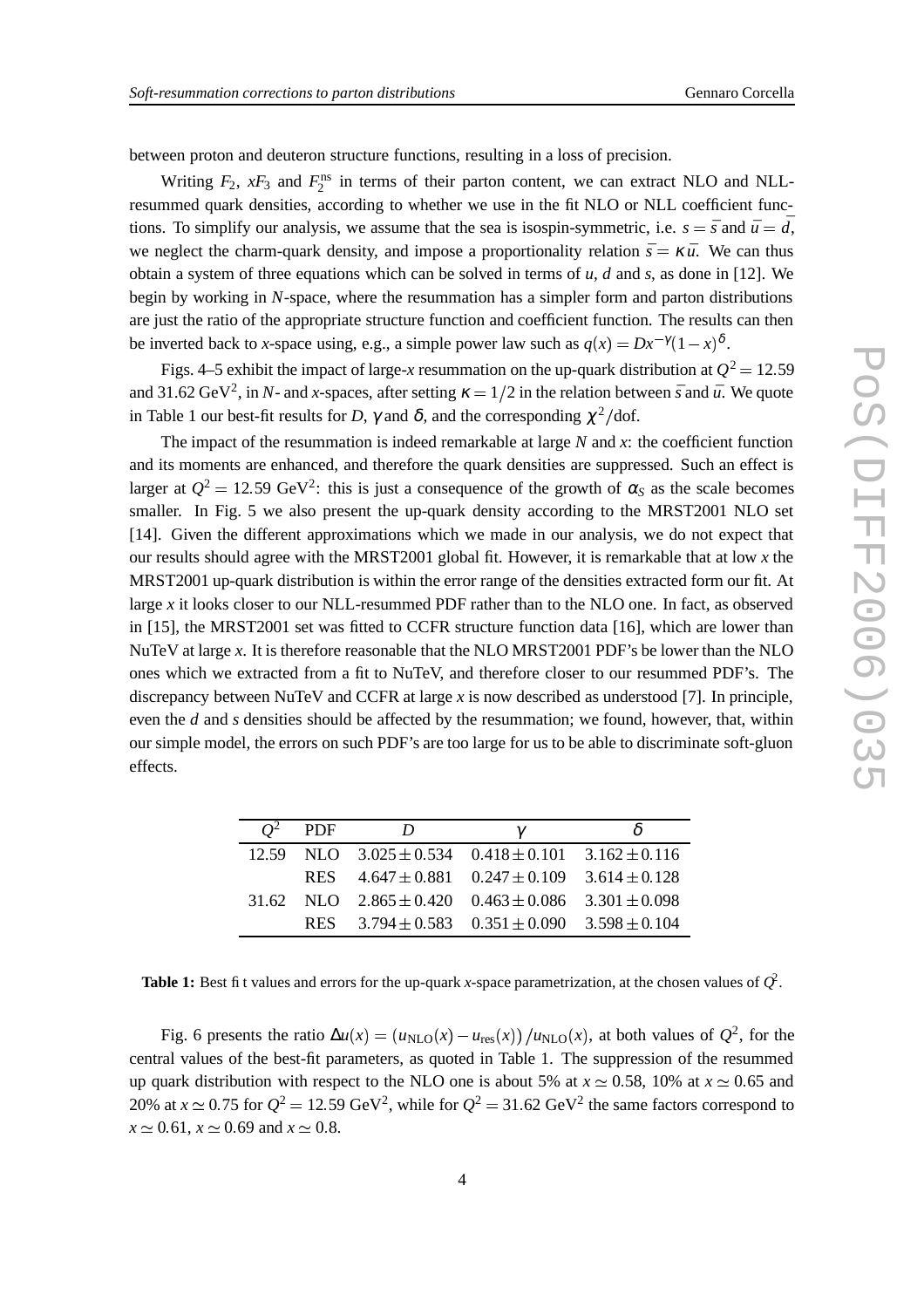

**Figure 4:** NLO and resummed moments of the up quark distribution at  $Q^2 = 12.59 \text{ GeV}^2$  (a) and 31.62  $GeV<sup>2</sup>$ .



**Figure 5:** NLO and NLL up-quark density in *x*-space at  $Q^2 = 12.59$  GeV<sup>2</sup> (a) and 31.62 GeV<sup>2</sup> (b). Plotted are the statistical bands at one-standard-deviation confidence level. For the sake of comparison, we present also the MRST2001 result.

We finally check that our results at the two values of  $Q^2$  are consistent with NLO DGLAP evolution. In Fig. 7 we present, in Mellin space, the NLO and NLL-resummed results obtained from a fit of the data at 12.59  $GeV^2$  and from the evolution of the moments fitted at 31.62  $GeV^2$ . The results are consistent just within one standard deviation; it is nonetheless remarkable that the evolution of the resummed moments is less consistent than the NLO one. This feature may deserve further thoughts: one may have to investigate more in depth the DGLAP evolution equations at large *x* to draw a firm conclusion.

In summary, we have analysed large-*x* DIS structure function data from NuTeV, BCDMS and NMC experiments, and extracted NLO and NLL-resummed parton densities. We have estimated that the impact of soft gluon resummation on valence quark densities can be as much as  $10-20\%$ at  $x > 0.5$  and moderate  $Q^2$ . We believe that it would be useful to include soft resummation in future PDF global analyses, in order to obtain better precisions in the measurements which are planned for the LHC, especially the ones requiring great accuracy, and for which a good theoretical prediction is available, such as weak-boson production through the Drell–Yan process.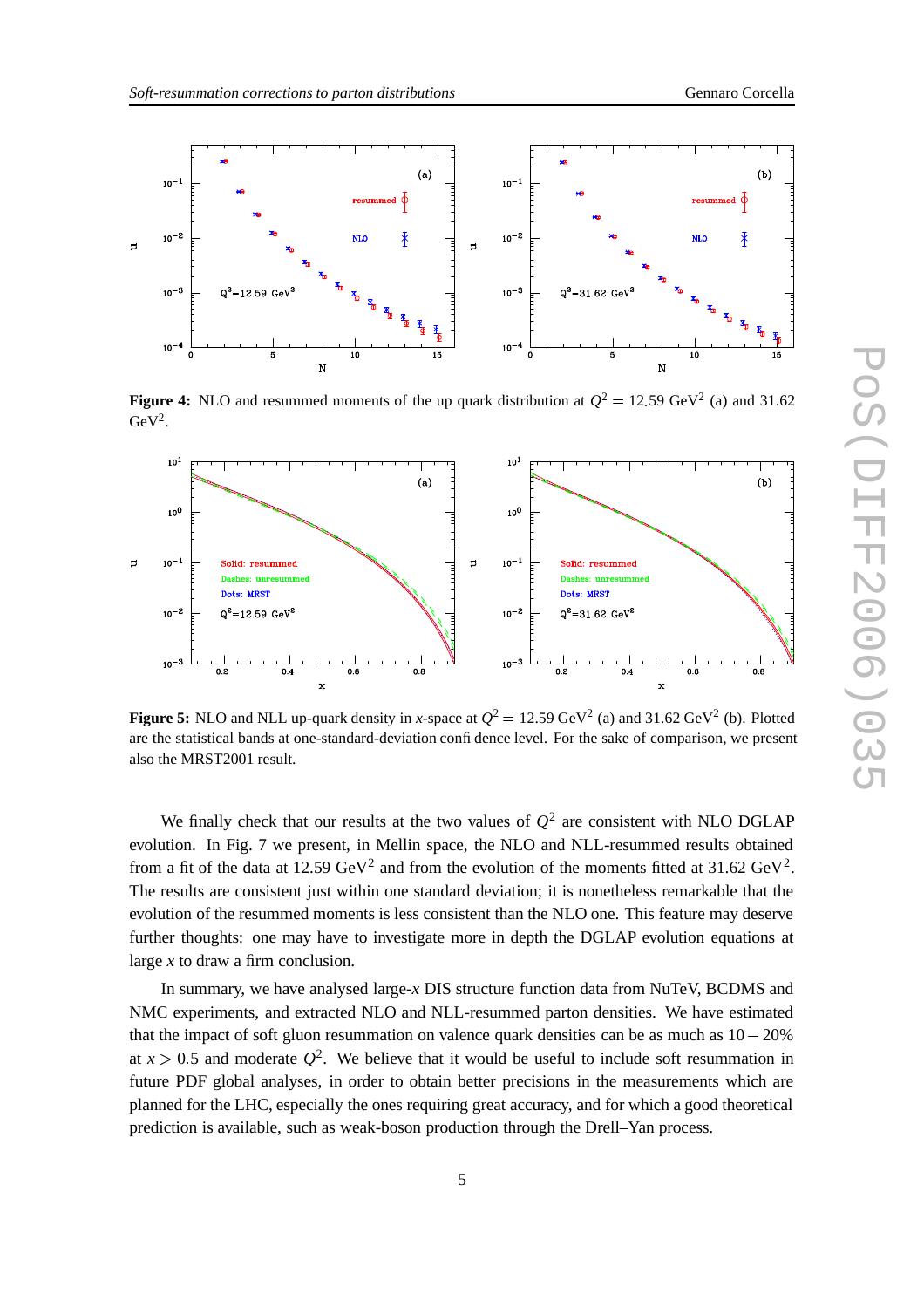

**Figure 6:** Relative effect of large-*x* resummation on the up-quark density at  $Q^2 = 12.59$  GeV<sup>2</sup> (a) and 31.62  $GeV<sup>2</sup>$ .



**Figure 7:** Moments of the up-quark distributions fitted at  $Q^2 = 12.59 \text{ GeV}^2$  moments obtained via NLO evolution from a fi t at  $Q^2 = 31.62 \text{ GeV}^2$ .

### **References**

- [1] S. Alekhin *et al.*, arXiv:hep-ph/0601013.
- [2] C. Buttar *et al.*, arXiv:hep-ph/0604120.
- [3] G. Sterman, Nucl. Phys. B **281** (1987) 310.
- [4] S. Catani and L. Trentadue, Nucl. Phys. B **327** (1989) 323.
- [5] E. Laenen and S. O. Moch, Phys. Rev. D **59** (1999) 034027 [arXiv:hep-ph/9809550].
- [6] G. Corcella and A. D. Mitov, Nucl. Phys. B **676** (2004) 346 [arXiv:hep-ph/0308105].
- [7] M. Tzanov *et al.* [NuTeV Collaboration], Phys. Rev. D **74** (2006) 012008 [arXiv:hep-ex/0509010].
- [8] M. Arneodo *et al.* [New Muon Collaboration], Nucl. Phys. B **483** (1997) 3 [arXiv:hep-ph/9610231].
- [9] A. C. Benvenuti *et al.* [BCDMS Collaboration], Phys. Lett. B **223** (1989) 485.
- [10] A. C. Benvenuti *et al.* [BCDMS Collaboration], Phys. Lett. B **237** (1990) 592.